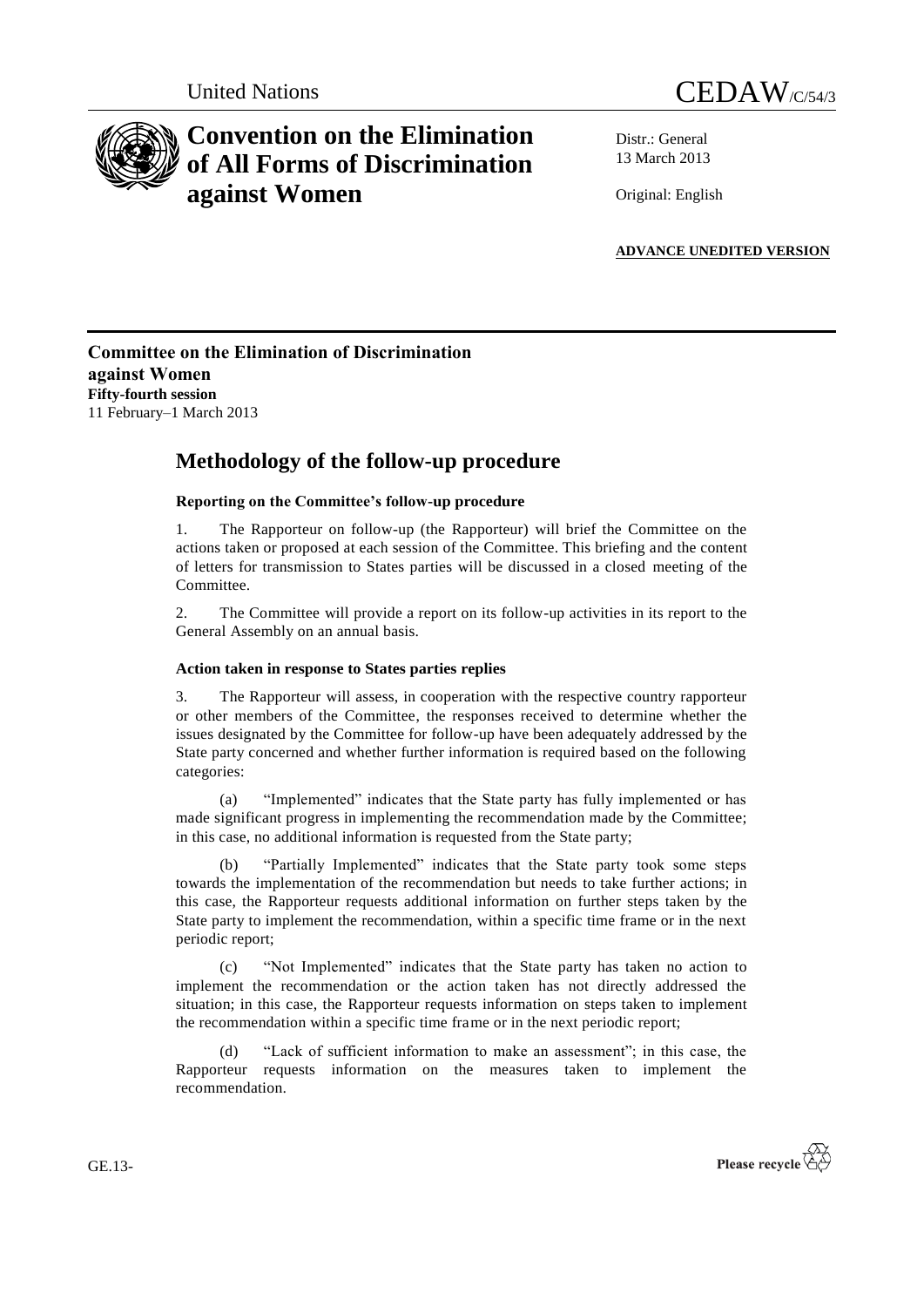4. Based on recommendations made by the Rapporteur, the Committee will discuss the progress made by States parties on the implementation of the follow-up recommendations and decide what action may be appropriate.

5. The Rapporteur will transmit the Committee's findings by letter to the Permanent Mission of the State party concerned, which will be made public on the Committee's website after being transmitted to the Permanent Mission. The Committee will note in the communications to the State party whether the responses have been received in a timely or untimely manner. The Committee will, in the communications with the State party, select one or more of the actions to take from the following non-exhaustive list of options:

(a)  $\degree$  "No further information or action will be necessary";

(b) ―Requests further information on implementation within a specific time frame or in the next periodic report";

(c) "Requests further clarification" concerning the issues raised in the followup response; or

(d) "Recommends technical assistance" to be provided by specific United Nations entities.

#### **Reminders**

6. The Rapporteur will transmit reminders to States parties after two months of the information being overdue, and again after four months if the information remains overdue. If information is not received within six months of being overdue, the Committee will hold meetings with the respective Permanent Missions in order to sustain dialogue on the issues raised in the follow-up paragraphs. Reminders will be made public. The sending of reminders may be suspended for State parties that are faced with natural disaster, war or such situation that would possibly preclude follow–up activities.

#### **Subsequent periodic report**

7. Once the next periodic report of a State party is considered by the Committee, a new cycle for follow-up will commence. It is important that the follow-up from the previous reporting round is systematically integrated as an essential part of the reporting process and that all the information under the procedure is made available in the respective country files. Any outstanding recommendations relating to the follow-up procedure will be addressed during the subsequent constructive dialogue and reflected in the subsequent Concluding Observations.

#### **Role of the Secretariat**

9. The Committee Secretariat will assist the Committee and the Rapporteur by undertaking the following tasks:

(a) Reception of soft copy of State party responses; processing the States parties' replies for editing and translation with relevant symbol numbers immediately after receipt, and, posting follow-up States parties' replies as well as letters by the Rapporteur on the OHCHR/Committee's follow-up website;

(b) Drafting letters for the Rapporteur;

(c) Considering ways — together with the Committee and the Rapporteur to engage with the stakeholders.